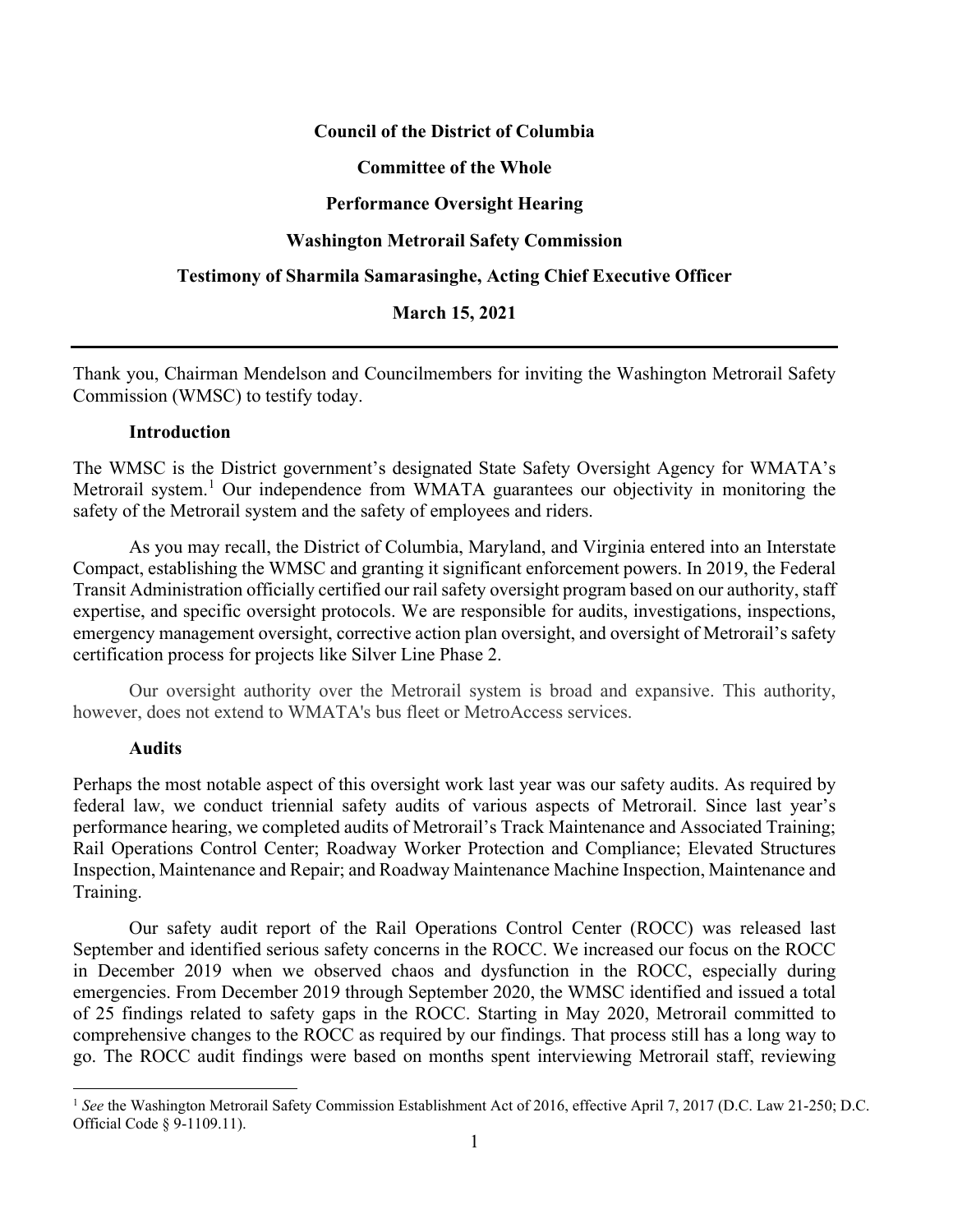documents, audio recordings, and data recordings, and conducting independent observations. We interviewed 21 of 26 of Metrorail's certified controllers. We took care to minimize any operational impacts on Metrorail and to ensure that these controllers could speak freely by holding our interviews in an off-site location.

In response to each finding we issue, WMATA is required to develop, gain our approval for, then implement corrective action plans to ensure continued safety improvements in the Metrorail system. While some CAPs are straightforward, addressing underlying issues or dealing with capital construction can bemore complex and can take more time to complete. The WMSC considers the implementation timeline when determining whether to approve Metro's proposed plans, and Metro then commits to meeting the timeline for required fixes.

In the case of the ROCC, for example, some CAPs may be completed in a few months, while building capacity and ensuring lasting adequate staffing will take years. Once WMATA performs the required actions tied to each CAP and the WMSC completes the needed verifications, we close the CAP. In 2020, the WMSC closed 41 CAPs. The corrective action plans are an indicator that there is robust and proactive oversight that identifies gaps in Metrorail's performance and gets WMATA to work on solutions to fix these safety gaps. We are currently overseeing 58 open CAPs, but this number is fluid as Metrorail completes some CAPs and the WMSC approves others for implementation. For example, late last week WMATA submitted draft CAP proposals on time in response to the Elevated Structures Audit we issued in January, and WMSC staff are now reviewing those proposals.

## **Inspections**

Another way we provide oversight of Metrorail is through inspections. Our experts inspect track and structures, signals systems, electrical power, railcars, and other aspects of Metrorail's operations. We cover all aspects of the Metrorail system, from trains and stations to rail yards, power substations, the ROCC, and Metrorail personnel readiness. The WMSC conducts ongoing monitoring of the Metrorail system using recorded and real time communications, to keep a constant set of eyes and ears on the system. The WMSC also conducts inspections of the emergency readiness and response infrastructure, assets, and equipment in the Metrorail system. To bolster our emergency preparedness and response, we hired an emergency management specialist last year, who has enabled us to more closely participate in Metrorail's remote emergency operations sessions and to make more informed assessments of responses to Metrorail emergencies and areas for improvement. We monitor real world events, including Metrorail operationsduring severe weather, and events involving significant crowds and demand for service, such as Independence Day and the Presidential Inauguration. Overall in 2020, we undertook approximately 190 risk-based inspections, identifying positive practices at times, and pointing out deficiencies to WMATA and verifying fixes at others.

# **Investigations**

When safety events, such as a collision, derailment, or certain near misses, take place, WMATA is required to conduct thorough investigations with our oversight. Under our direction, WMATA prepares detailed final reports. For example, the investigation is continuing into the July 7, 2020, derailment of a Red Line train outside of the Silver Spring Metro Station. In that case, two WMSC experts responded to the scene to participate in the investigation. When that final report is complete, our commissioners will consider and then adopt the report at a public meeting, and we then publish that report on our website.

The WMSC team also responded to other events, such as the October train pull-apart on the